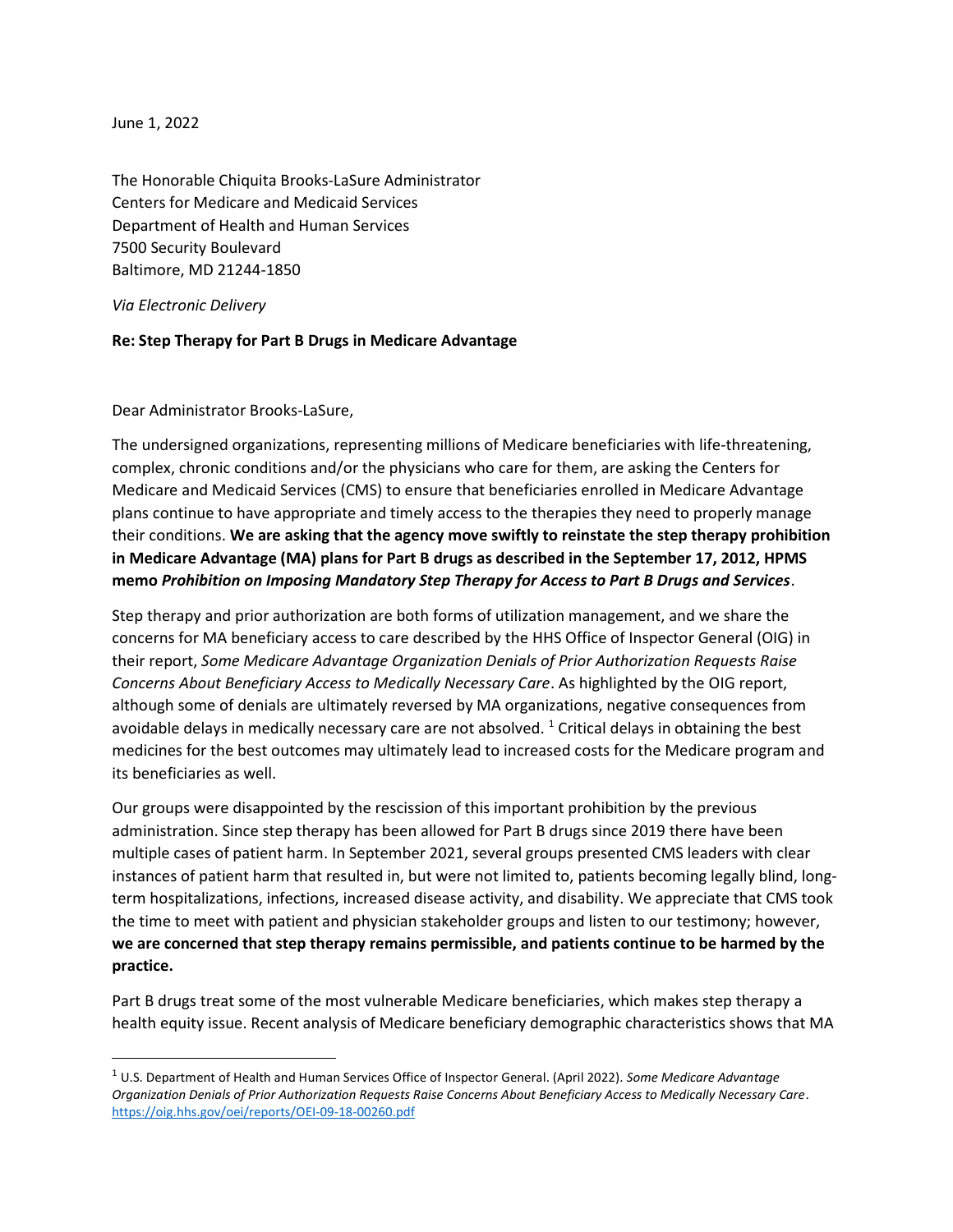enrollees are disproportionally lower-income, Black or Latino, and dually enrolled in Medicaid when compared to traditional fee-for-service enrollees.<sup>2</sup> As long as Medicare Advantage plans are allowed to use step therapy, patients treated under these private for-profit MA plans are deprived of the same health care that those in fee-for-service receive.

There have been numerous cases of patient harm due to the utilization of step therapy protocols and the beneficiaries receiving Part B covered drugs include some of the most vulnerable in the program. As enrollment in MA plans rapidly grows, including Special Needs Plans<sup>3</sup>, the need to address this barrier to care becomes ever more urgent. With that in mind, we urge the administration to protect patients' access to care and expeditiously reverse the harmful decision to allow MA plans to implement step therapy.

We look forward to working with CMS to ensure Medicare beneficiaries have timely access to lifechanging therapies. To discuss this matter further or schedule a meeting, please have your staff contact Brandy Keys, MPH, American Academy of Ophthalmology's Director of Health Policy at bkeys@aao.org or via phone at 202-737-6662.

CC: Meena Seshamani, MD, PhD, Deputy Administrator and Director of the Center for Medicare; Cheri Rice, Deputy Director, Parts C and D, of the Center for Medicare

Sincerely,

Accessia Health aHUS Action Network Allergy & Asthma Network Alliance for Aging Research Alliance for Patient Access American Academy of Allergy, Asthma, and Immunology American Academy of Dermatology Association American Academy of Neurology American Association of Neurological Surgeons American Academy of Ophthalmology

<sup>&</sup>lt;sup>2</sup> Analysis by the by the Office of the Assistant Secretary for Planning and Evaluation on 2019 enrollment data shows that beneficiaries enrolled in MA were more likely to report incomes below 100% FPL (17.6 percent vs. 14.6 percent), be 75 or older (39.6 percent vs. 37.5 percent), and have educational attainment less than high school (17.5 percent vs. 12.3 percent). MA included a higher percent of Black and Latino beneficiaries (13.7 percent and 10.6 percent) than in FFS Parts A and B (8.5 percent and 5.2 percent, respectively). MA enrollees were more likely than FFS enrollees to be dually enrolled (20.1 percent vs. 16.5 percent) and to have multiple health conditions (34.2 percent vs. 25.4 percent).

HHS Office of the Assistant Secretary for Planning and Evaluation. (2022, March 2). Medicare Beneficiary Enrollment Trends and Demographic Characteristics.

https://aspe.hhs.gov/sites/default/files/documents/f81aafbba0b331c71c6e8bc66512e25d/medicare-beneficiary-enrollmentib.pdf

<sup>3</sup> From 2000 to 2021 enrollment in Medicare Advantage Plans grew from 7 million to 26 million enrollees (73% increase). Special Needs Plans accounted for about 15% of total Medicare Advantage enrollment in 2021.

Kaiser Family Foundation. (2021, June 21). Medicare Advantage in 2021: Enrollment Update and Key Trends. https://www.kff.org/medicare/issue-brief/medicare-advantage-in-2021-enrollment-update-and-key-trends/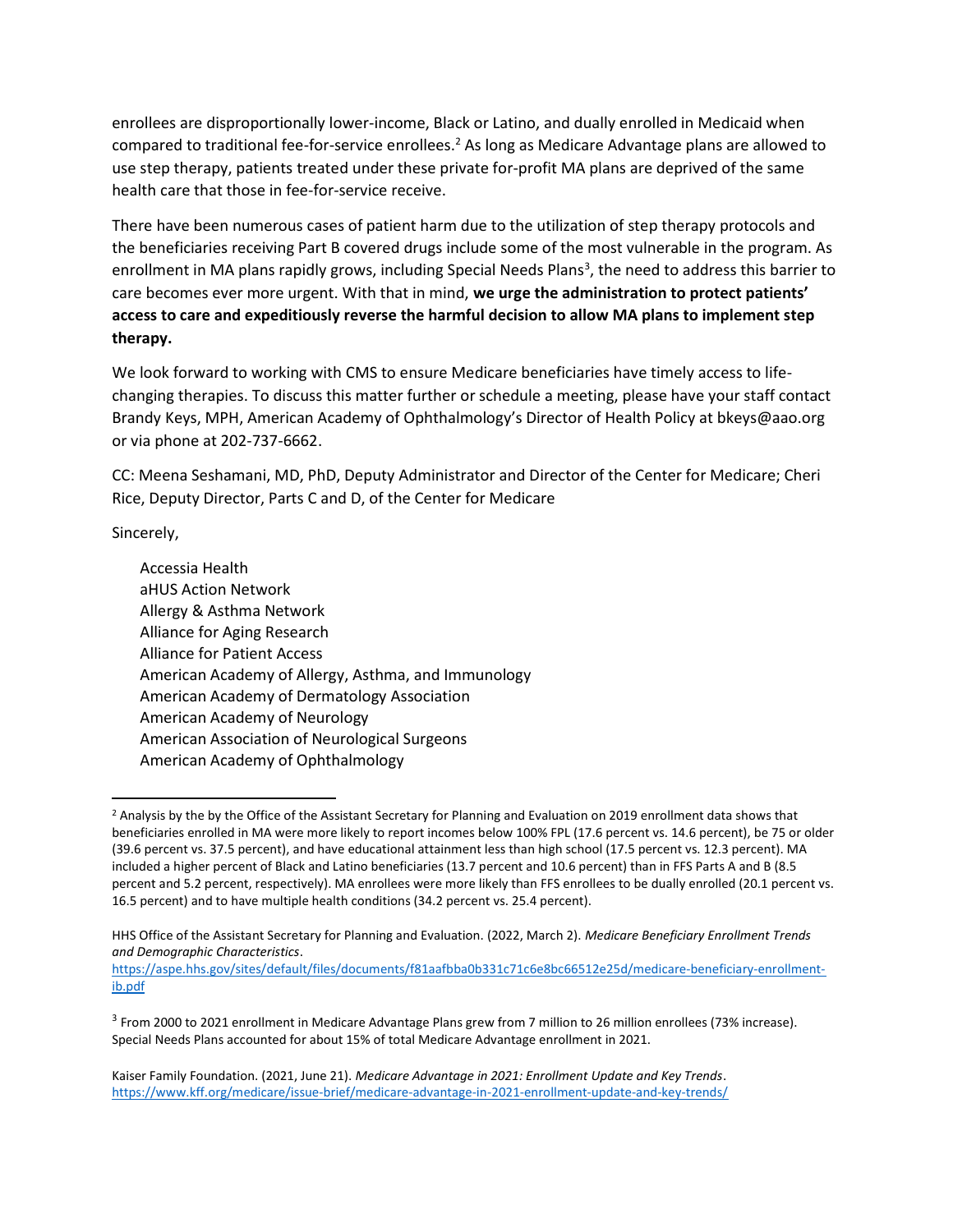American College of Allergy, Asthma and Immunology American College of Gastroenterology American College of Osteopathic Family Physicians American College of Rheumatology American Gastroenterological Association American Glaucoma Society American Liver Foundation American Macular Degeneration Foundation American Medical Association American Society of Anesthesiologists American Society of Cataract and Refractive Surgery American Society of Retina Specialists American Urological Association Arthritis Foundation Association for Clinical Oncology Association of Black Cardiologists Association of Gastrointestinal Endoscopy Asthma and Allergy Foundation of America Autoimmune Association Caregiver Action Network Center for Medicare Advocacy Chronic Disease Coalition Coalition of Skin Diseases Coalition of State Rheumatology Organizations Community Oncology Alliance Congress of Neurological Surgeons Crohn's & Colitis Foundation Digestive Health Physicians Association Epilepsy Alliance America Fabry Support & Information Group GBS|CIDP Foundation International Glaucoma Research Foundation Hemophilia Federation of America Hypersomnia Foundation Infusion Access Foundation Infusion Providers Alliance International Foundation for Autoimmune & Autoinflammatory Arthritis International Foundation for Gastrointestinal Disorders International Topical Steroid Access Network Large Urology Group Practice Association Louisiana Hemophilia Foundation Lupus and Allied Diseases Association, Inc. Maryland Society of Eye Physicians & Surgeons Medical Group Management Association Medicare Rights Center Multiple Sclerosis Association of America National Alopecia Areata Foundation